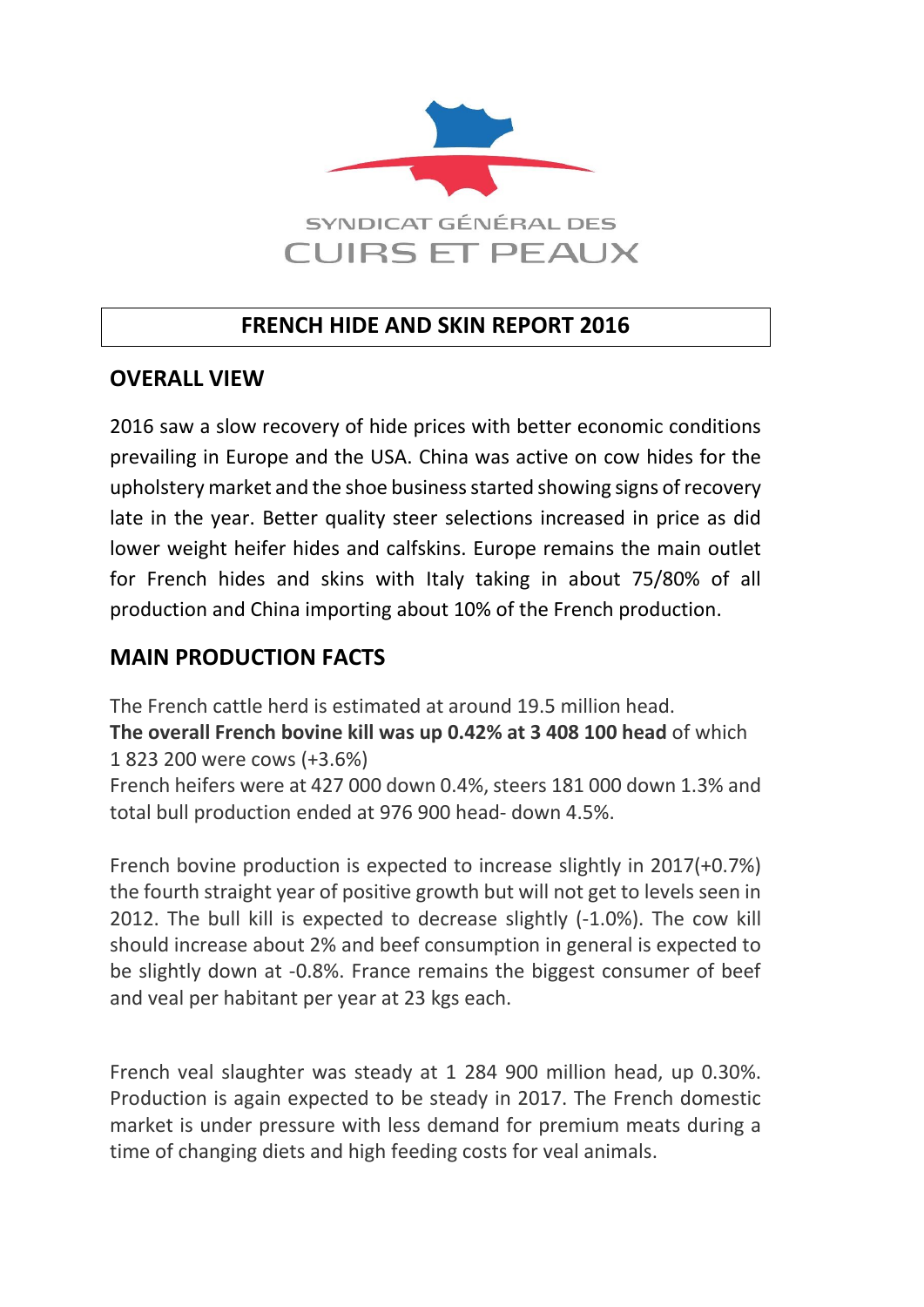Ovine slaughter increased in 2016 by 2.5% compared to 2015. Total slaughter 4.3 million, of which 3.7 million lambs and 720 000 goats. The french pig production totalled 23.8 million head up 0.75% compared to 2015.

# **DAIRY COW SLAUGHTER 2016 + 3% compared to 2015**



#### **BEEF COW SLAUGHTER 2016 + 4% compared to 2015**

#### Abattages français de vaches de type viande (1000 têtes)

Source : GEB-Institut de l'Élevage d'après Normabev